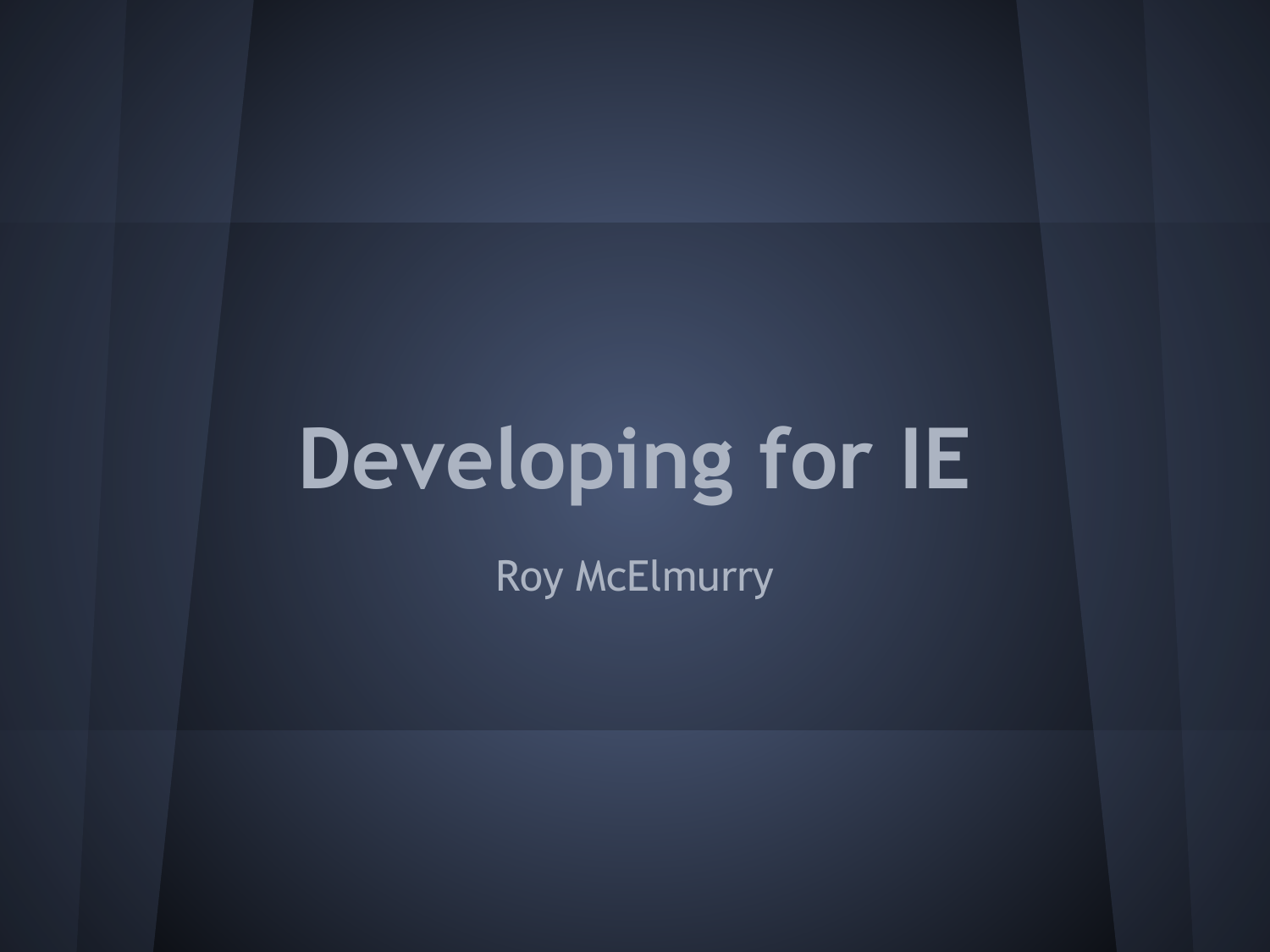## **About IE**

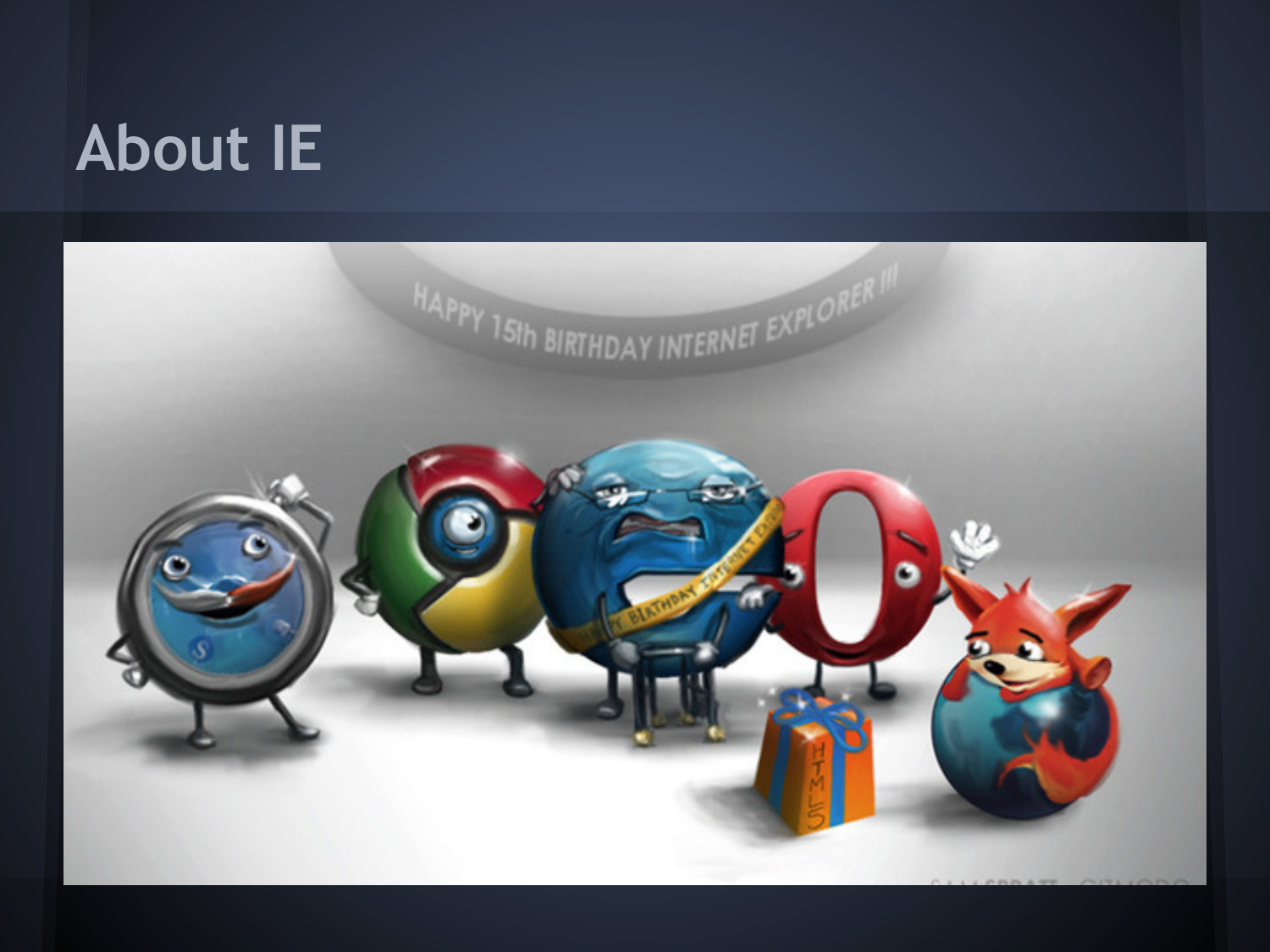#### Why we care at all...

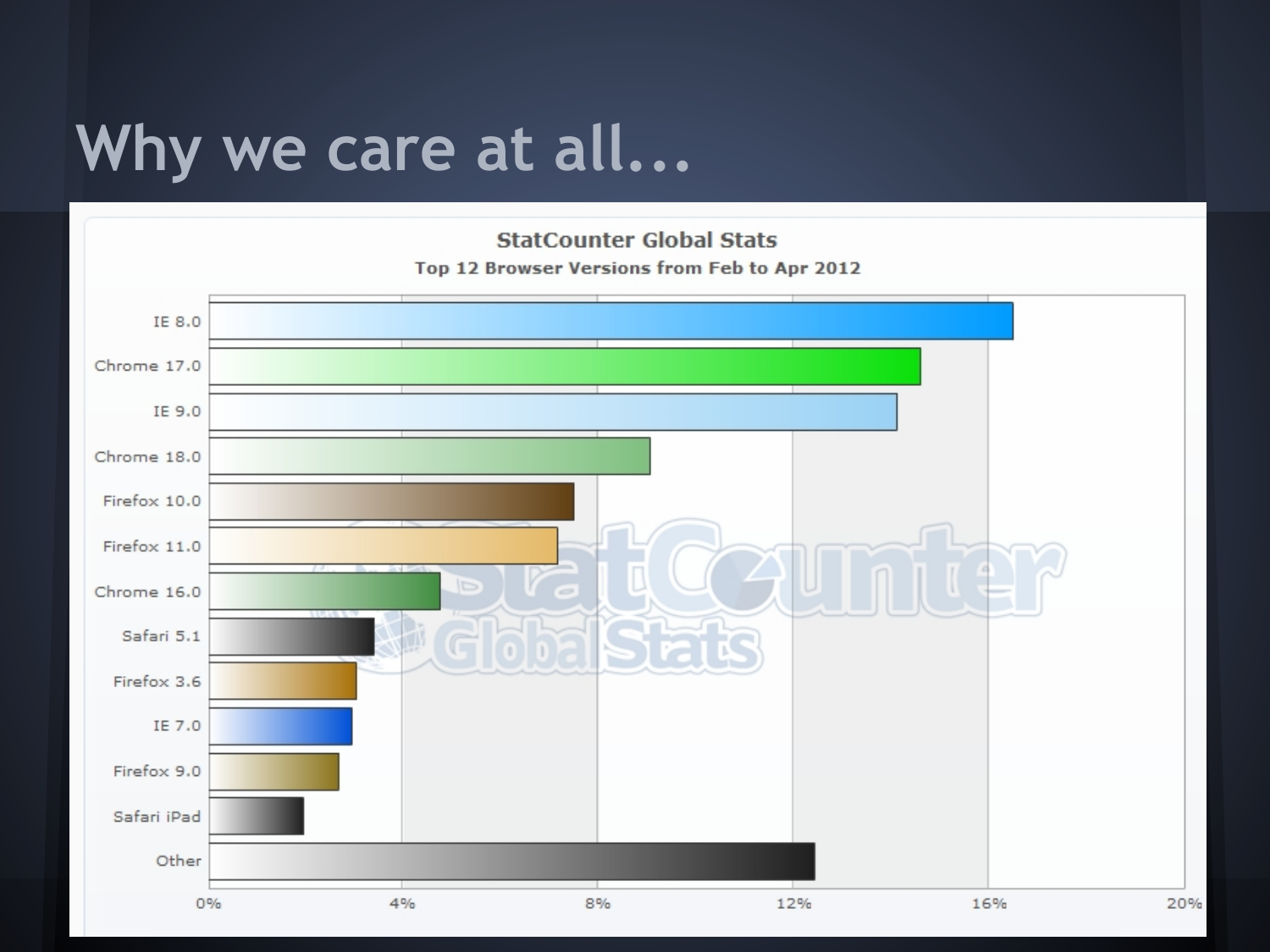#### **History of IE**

● IE6: August 27, 2001 ● IE7: October 18, 2006 ● IE8: March 19, 2009 ● IE9: March 14, 2011

● Google supports IE7+ ● Facebook supports IE8+ **• Amazon supports IE7+**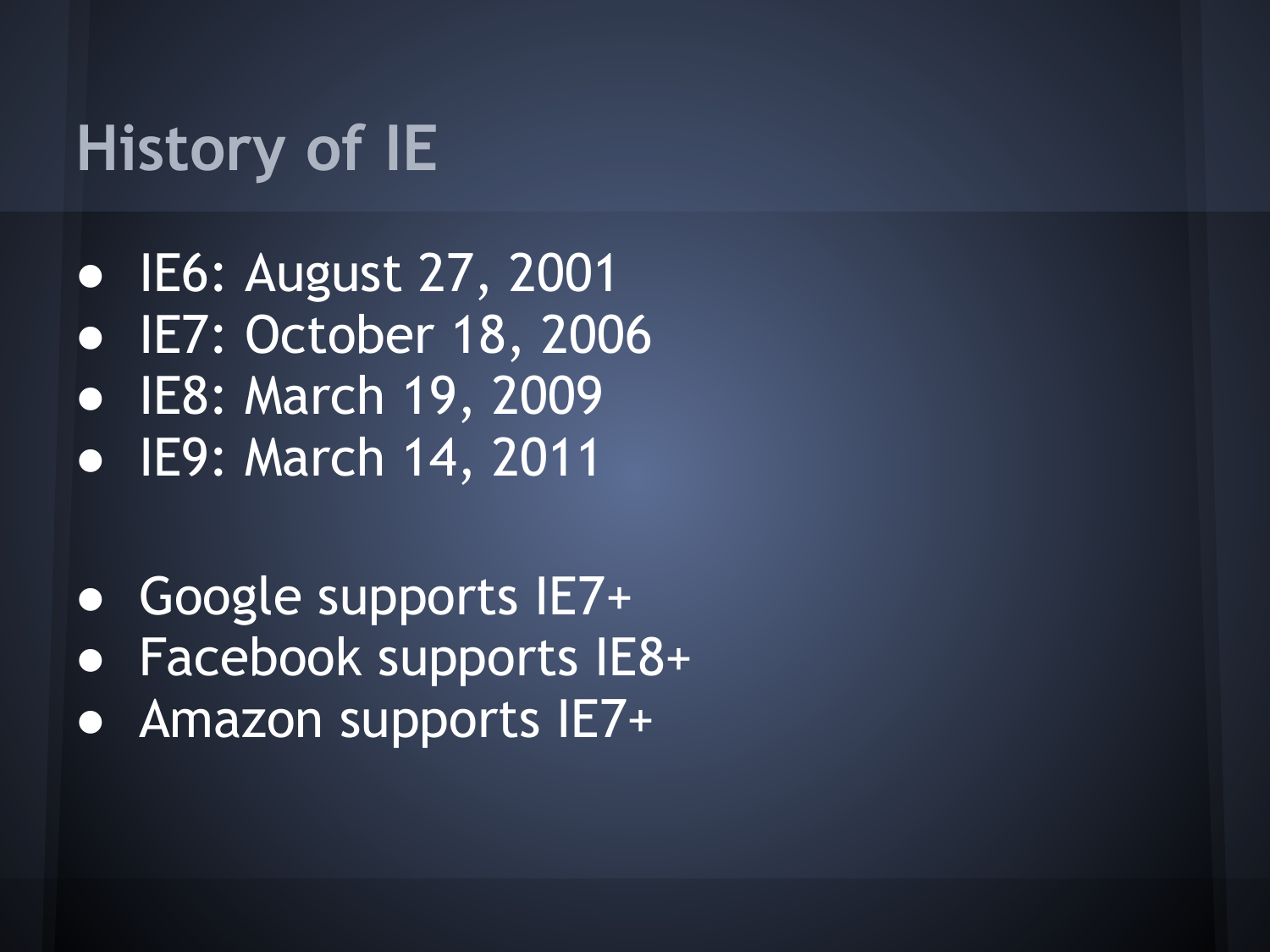#### **Testing IE Compatibility**

#### This is best described with pseudo-code

```
if (you_use_windows) {
  if (need to support <= IE6 ||
        ! you have (IE9)) {
     use IETester
  } else {
     use IE9 developer tools
  }
} else {
  throw exception("good job though")
}
```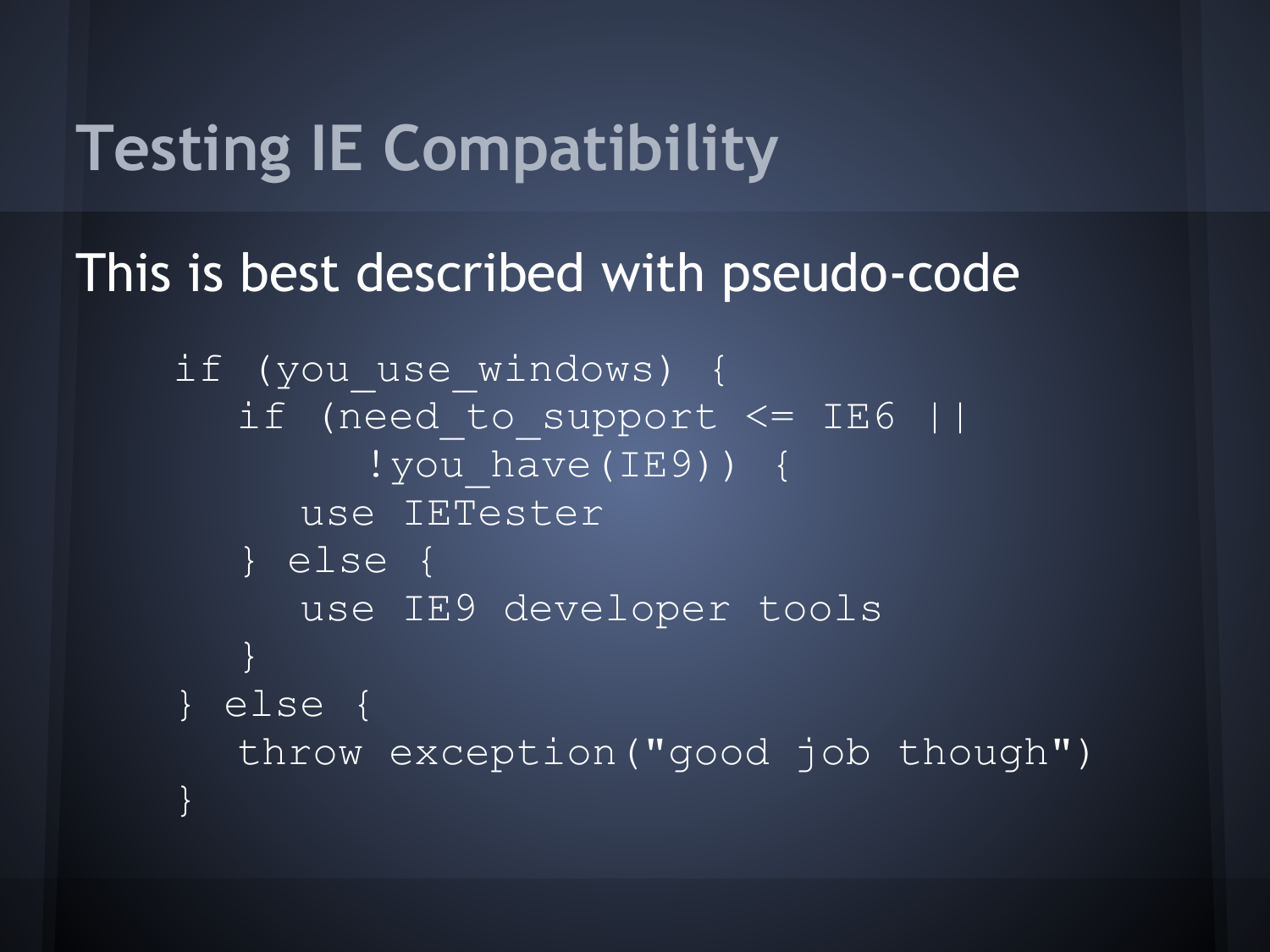#### **Using IE Developer Tools**

#### **System Overview**

The **Browser Mode** sets the default for how web content is handled. Developers and Users change this through:

- F12 Developer Tools
- Compatibility View button



IE tells the site its version through the **User Agent (UA) String** as defined by the Browser Mode.



The site responds with the Document Mode it wants to be rendered in by using the appropriate:

- Doctype
- X-UA-Compatible value

The Browser Mode determines the default Document Mode.



- Feature detection
- **Behavior detection**  $\bullet$
- Conditional Comments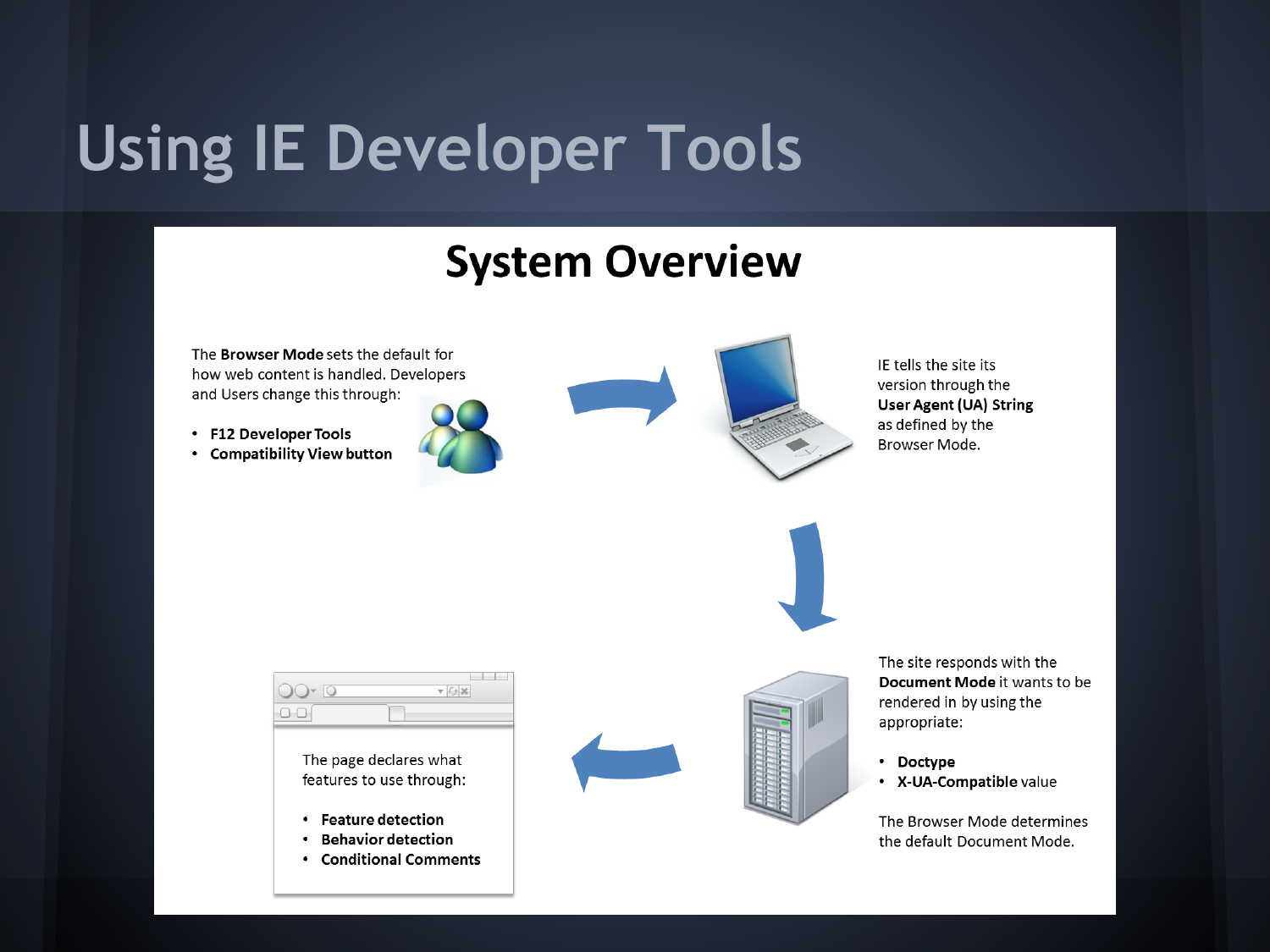#### **IE Issues**

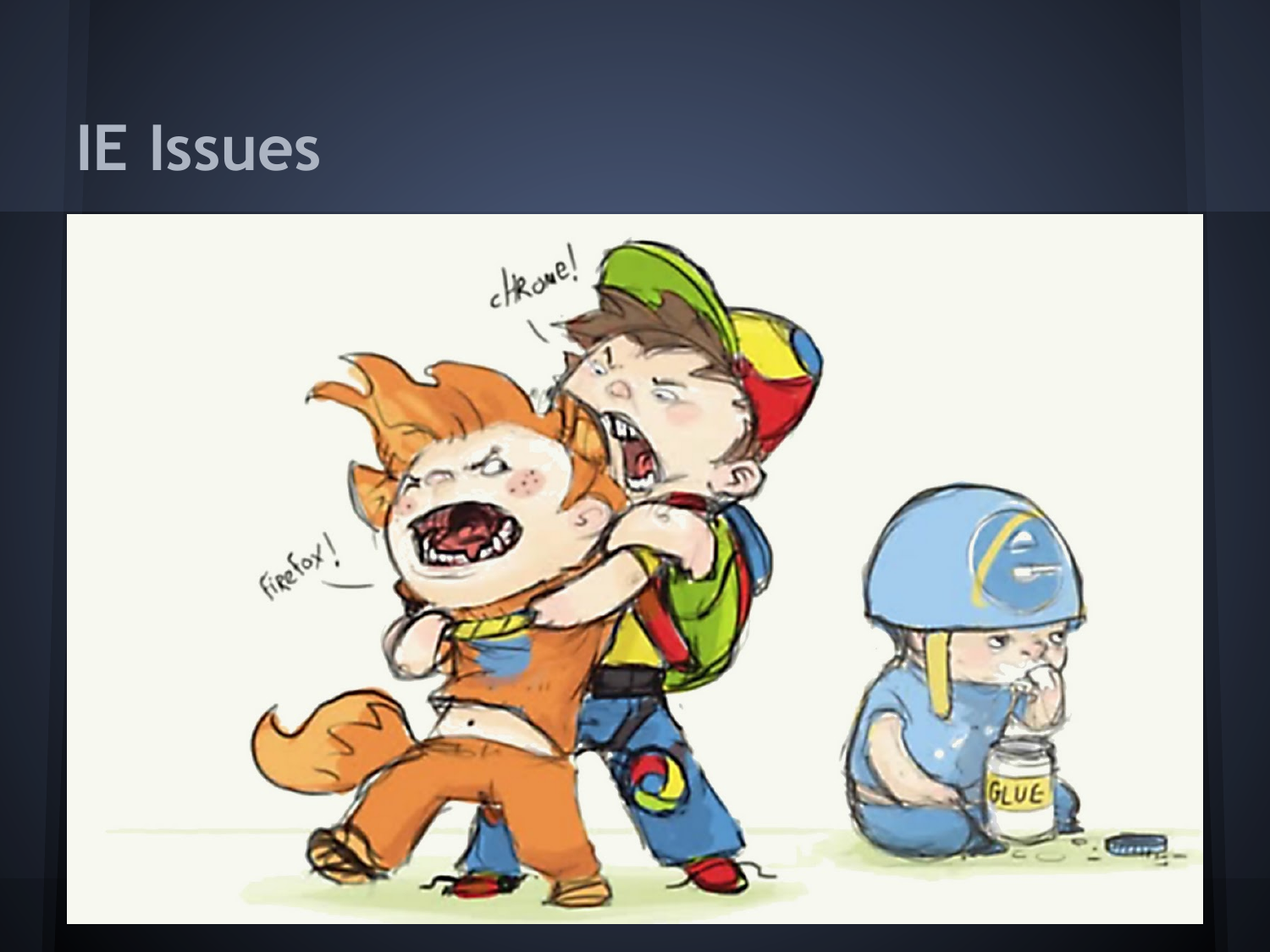#### **select default value ([demo\)](http://cs.washington.edu/education/courses/190m/12sp/extra/iehacks/ie7derp8.html)**

```
<script>
   window. onload = function() {
      document.getElementById('btn').onclick =
          function() {
             var select = 
                 document.getElementsByTagName('select')[0];
             alert("Value: " + select.value);
</script>
<select>
   <option>100</option>
   <option>200</option>
</select>
<button id="btn">Show Value</button>
```
Workaround: None, be nice to IE, it's a little slow unless you define the value attribute explicitly.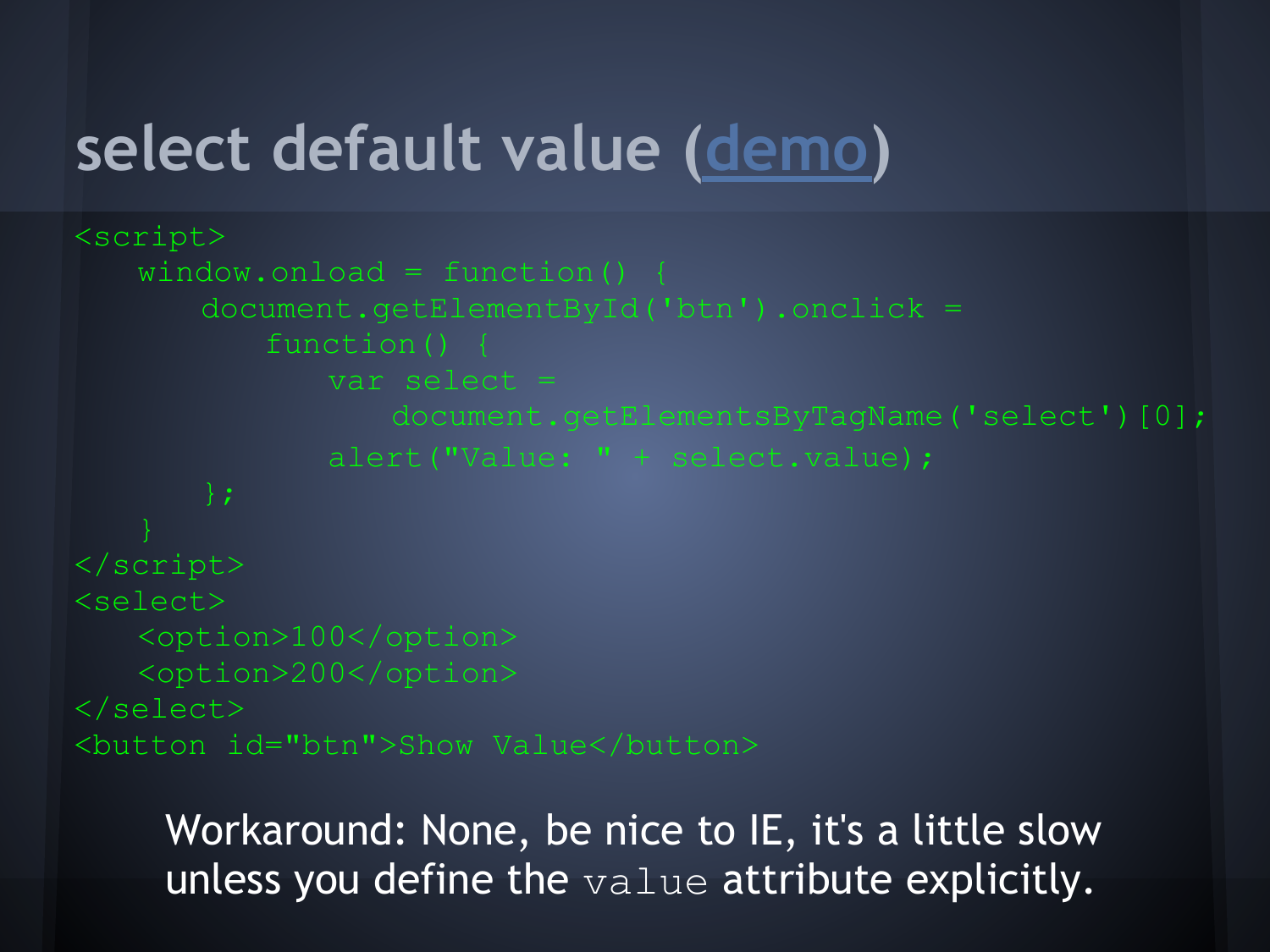#### **list-style-type ([demo\)](http://cs.washington.edu/education/courses/190m/12sp/extra/iehacks/ie7derp1.html)**

<!DOCTYPE html>  $<$ html $>$ <body> <ol style="list-style-type: lower-latin;"> <li>Stuff</li> <li>Stuff</li>  $\langle$ ol> </body>  $\langle$ /html $>$ 

Workaround: lower-latin is lower-alpha all the way until IE8. Same with upper-latin.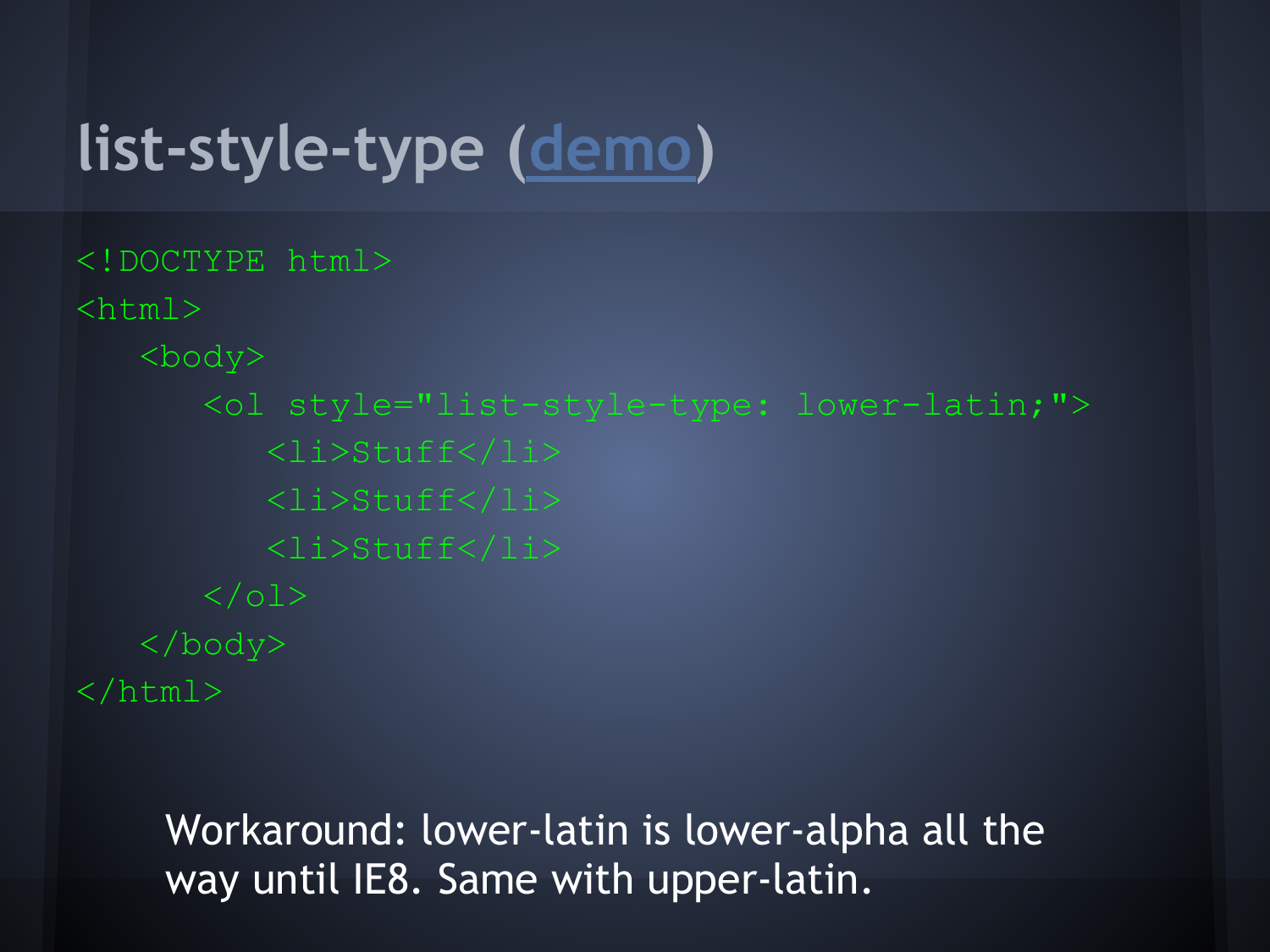## **favicon (demo: [gif](http://cs.washington.edu/education/courses/190m/12sp/extra/iehacks/ie7derp2-gif.html), [png\)](http://cs.washington.edu/education/courses/190m/12sp/extra/iehacks/ie7derp2-png.html)**

```
<!DOCTYPE html>
<html><head>
      <link href="favicon.ico"
             rel="shortcut icon" />
   </head>
   <body>
      <p>Derp</p>
   </body>
\langle/html>
```
#### Workaround: You must use a favicon.ico file instead (even in IE9!)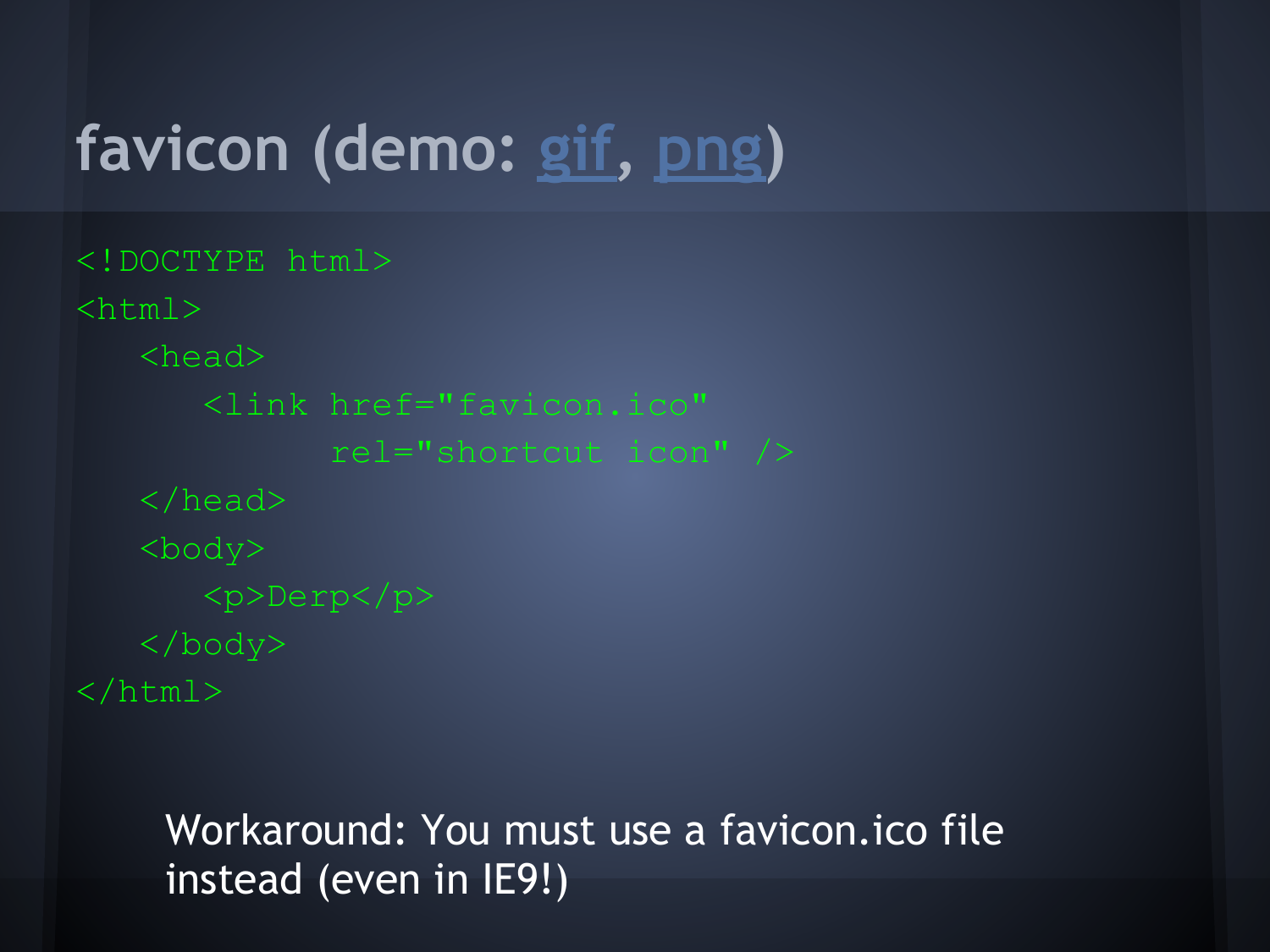#### **const ([demo\)](http://cs.washington.edu/education/courses/190m/12sp/extra/iehacks/ie7derp4.html)**

```
<!DOCTYPE html>
<html><head>
      <script>
         const PI = 3.14;
         var radius = 10;
         alert (2 * PI * radius);
      </script>
   </head>
   <body></body>
\langle/html>
```
Workaround: None, just use a var with an all caps name as the convention. (even in IE9!)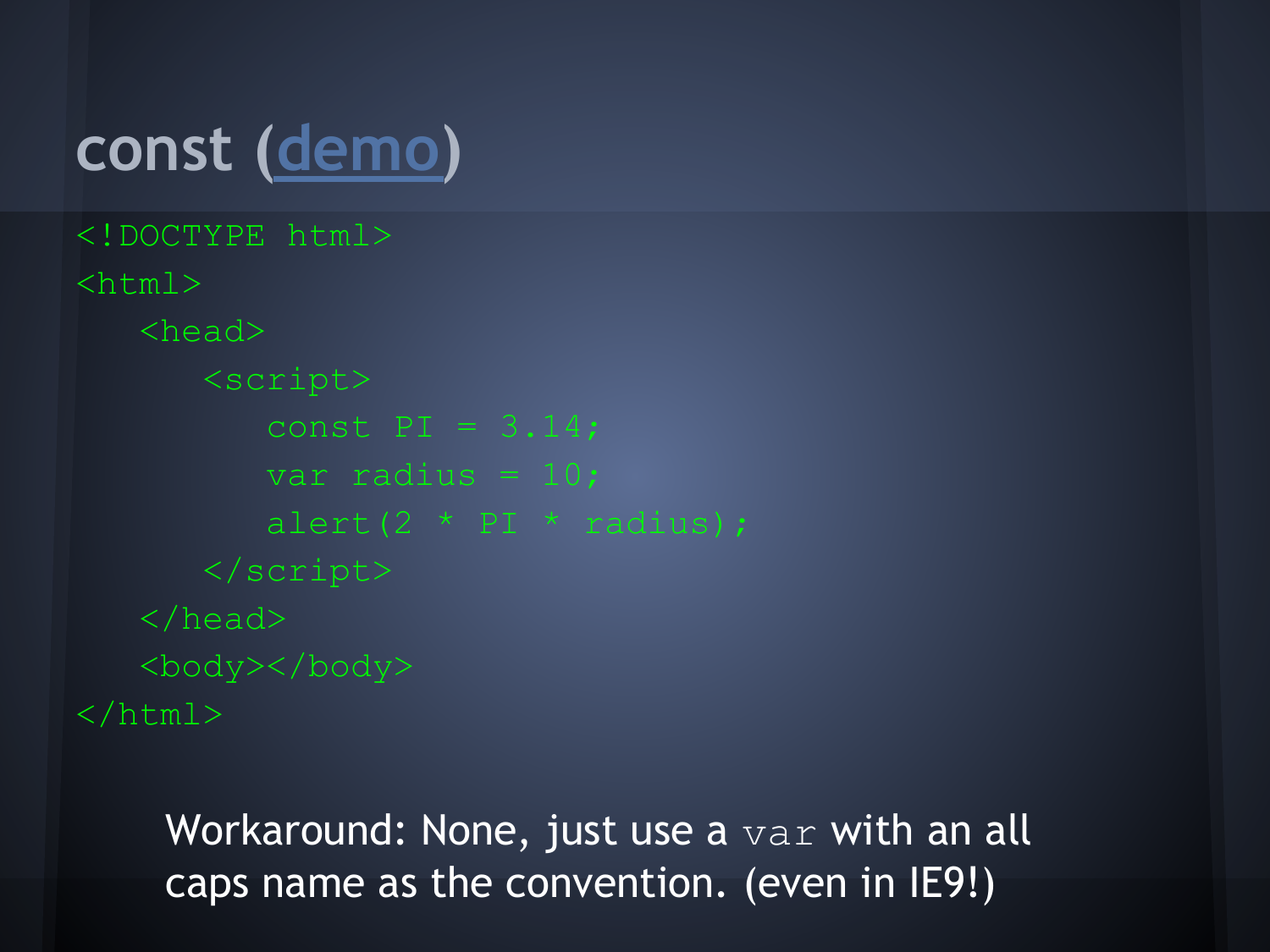## **document.getElementById ([demo\)](http://cs.washington.edu/education/courses/190m/12sp/extra/iehacks/ie7derp3.html)**

```
<script>
   window. onload = function() {
      var element = document.getElementById('fake');
      if (element) {
         alert(element.nodeName);
      } else {
         alert("not found");
</script>
```
<input type="input" name="fake" />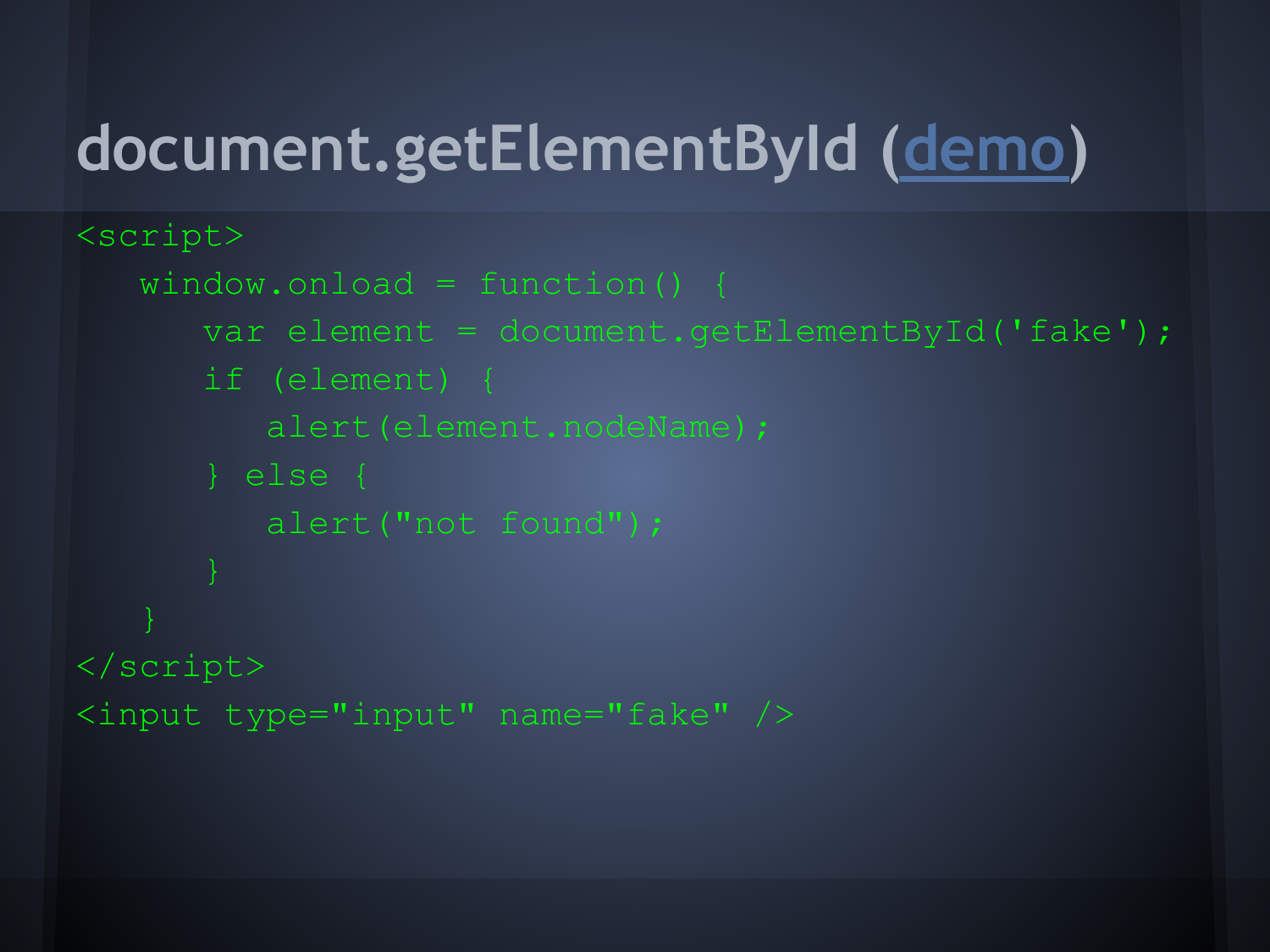#### **getElementById Workarounds**

● Use getElementsByTagName, iterate over results and check for the id you wanted

```
var elems = document.getElementsByTagName("p");
var element= null;
for (var i = 0; i < elems.length; i++) {
    if (elems[i].getAttribute("id") == "description") {
         element = elems[i];
         break;
```
● Redefine the getElementById function manually to something that works

}

}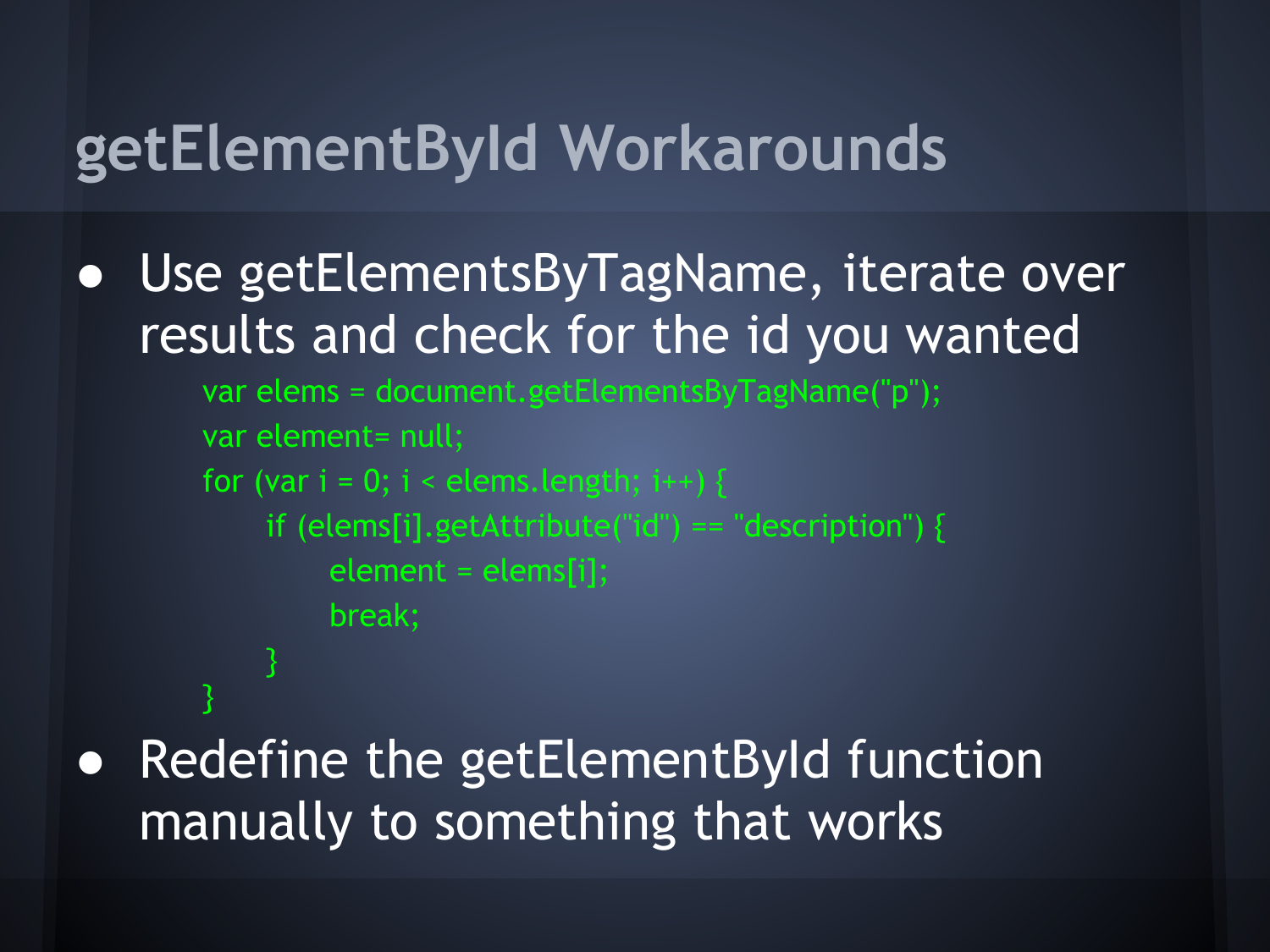# **IE CSS is broken in many ways**

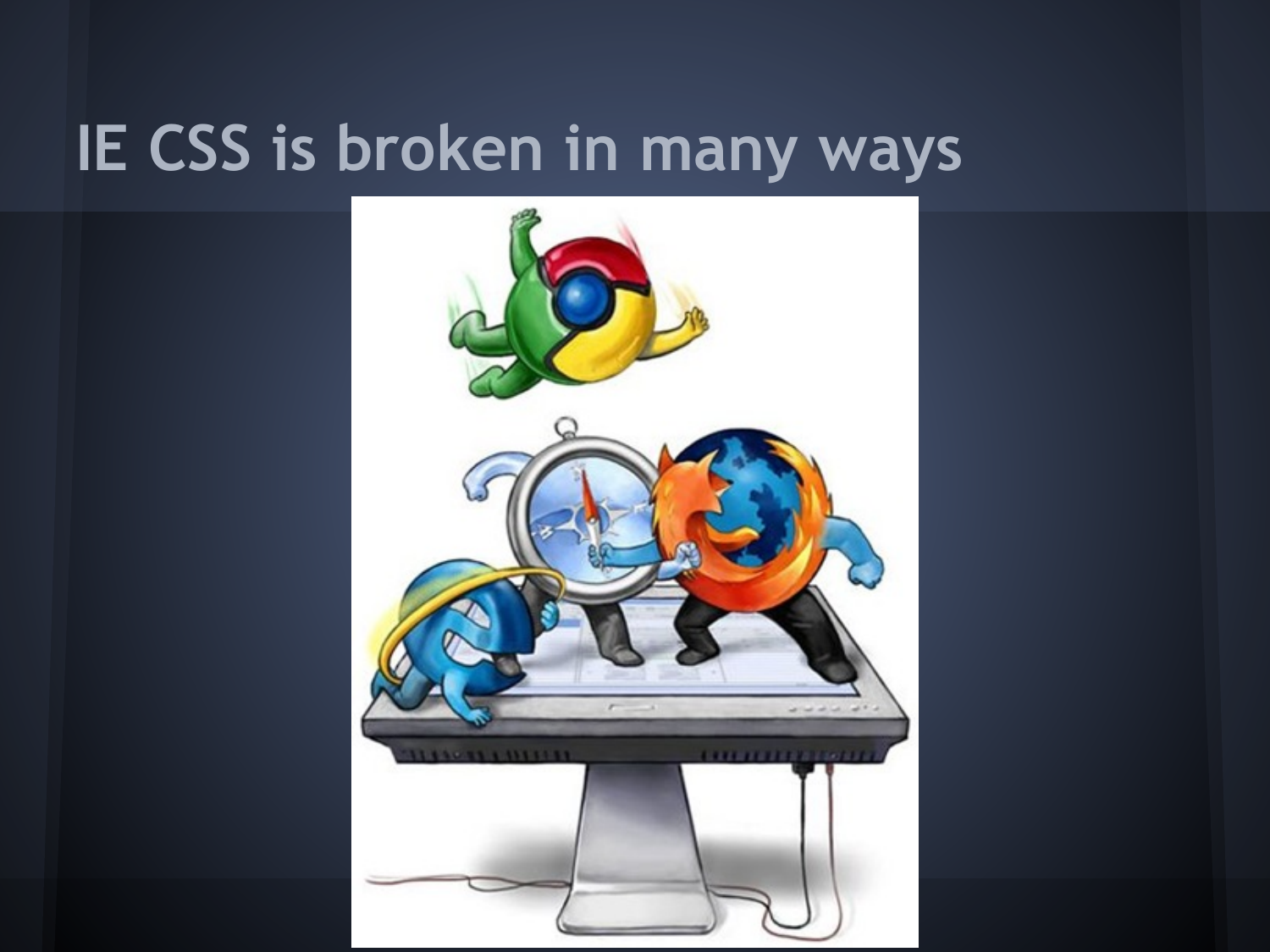#### **IE6 and below Box Model**



#### Luckily this is no longer the case in IE7+,

yet...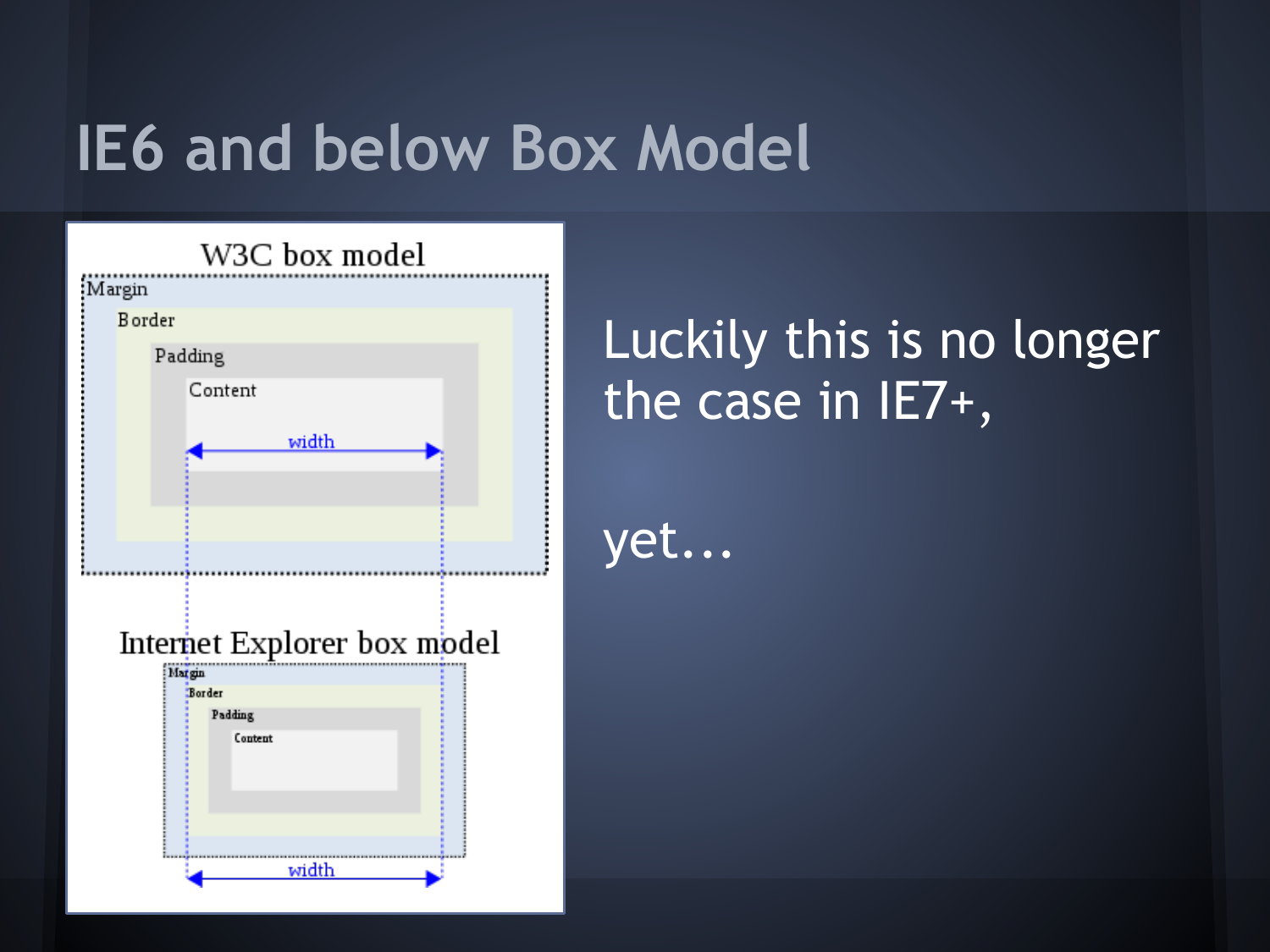#### **box model bug 1 [\(demo](http://cs.washington.edu/education/courses/190m/12sp/extra/iehacks/ie7derp5.html))**

```
<style>
   div {
      margin: auto;
   #p1 {
      float: left;
      border: 1px solid green;
   #p2 {
       float: right;
      border: 1px solid green;
</style>
```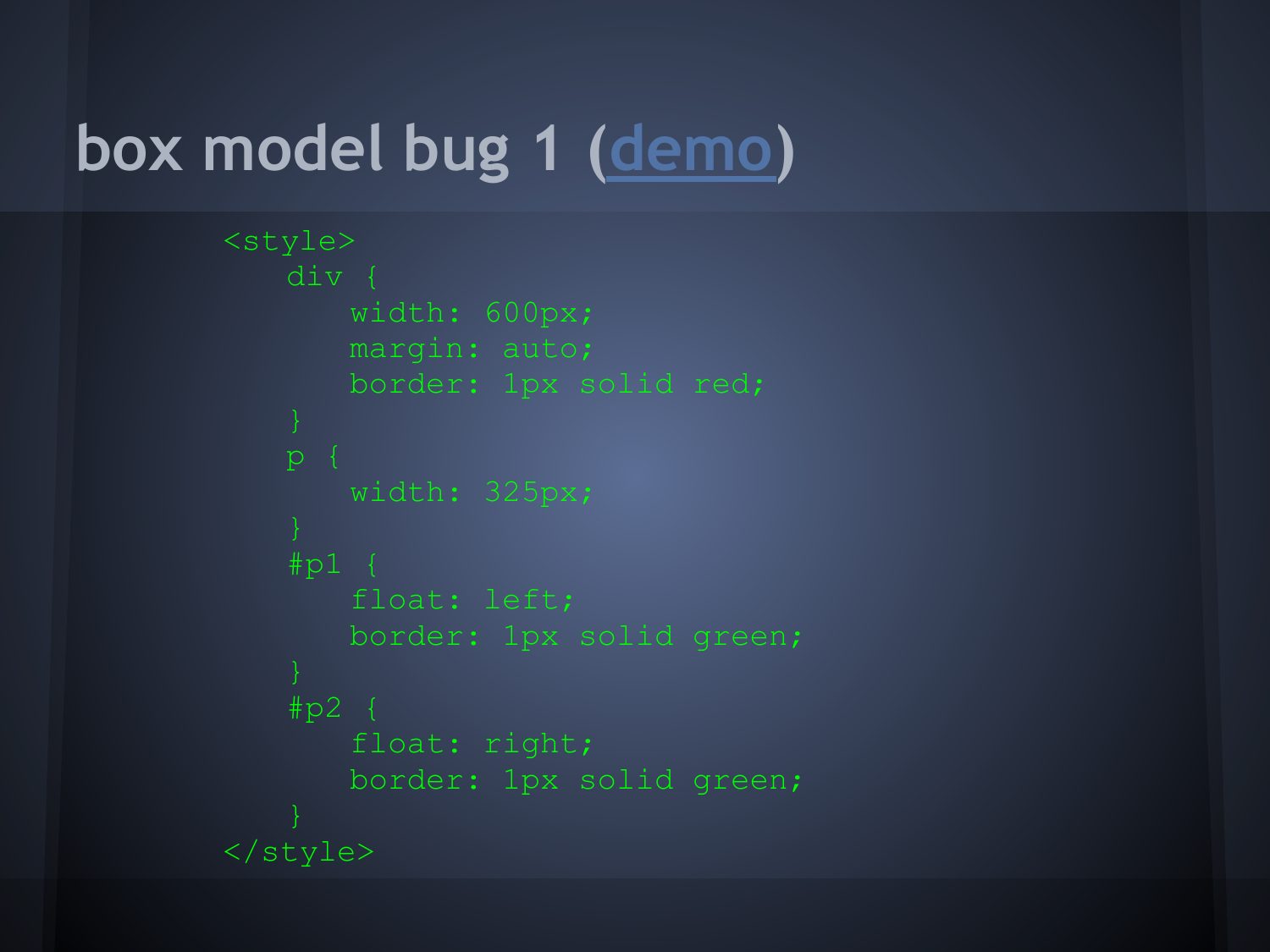#### **box model bug 2 [\(demo](http://cs.washington.edu/education/courses/190m/12sp/extra/iehacks/ie7derp6.html))**

```
<style>
   div {
   #red {
      background-color: red;
   #green {
      background-color: green;
      top: 100px;
      left: 100px;
      position: relative;
</style>
```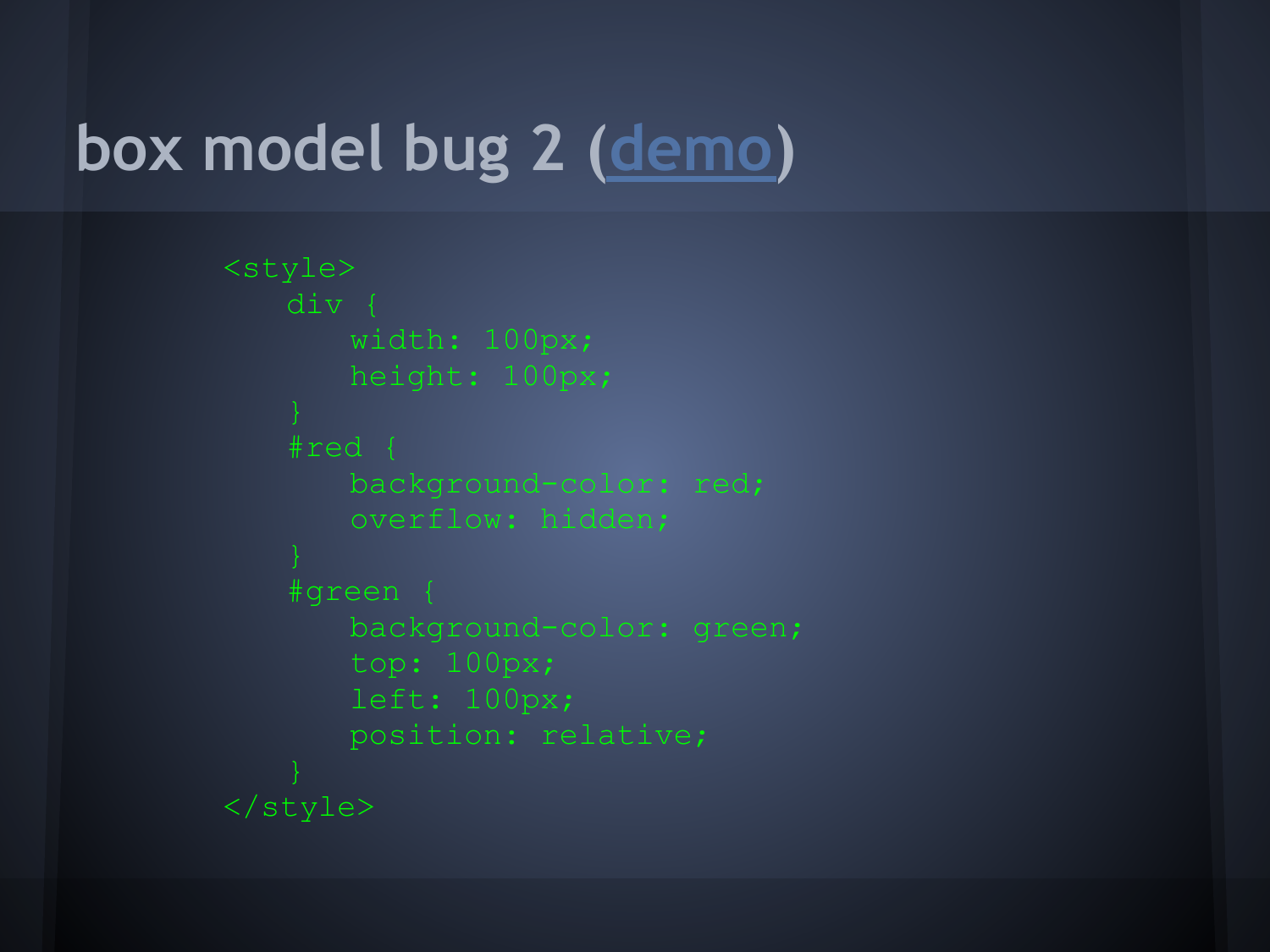#### **box model bug 3 [\(demo](http://cs.washington.edu/education/courses/190m/12sp/extra/iehacks/ie7derp7.html))**

```
<style>
   div {
      height: 100px;
      background-color: green;
   #floater {
</style>
```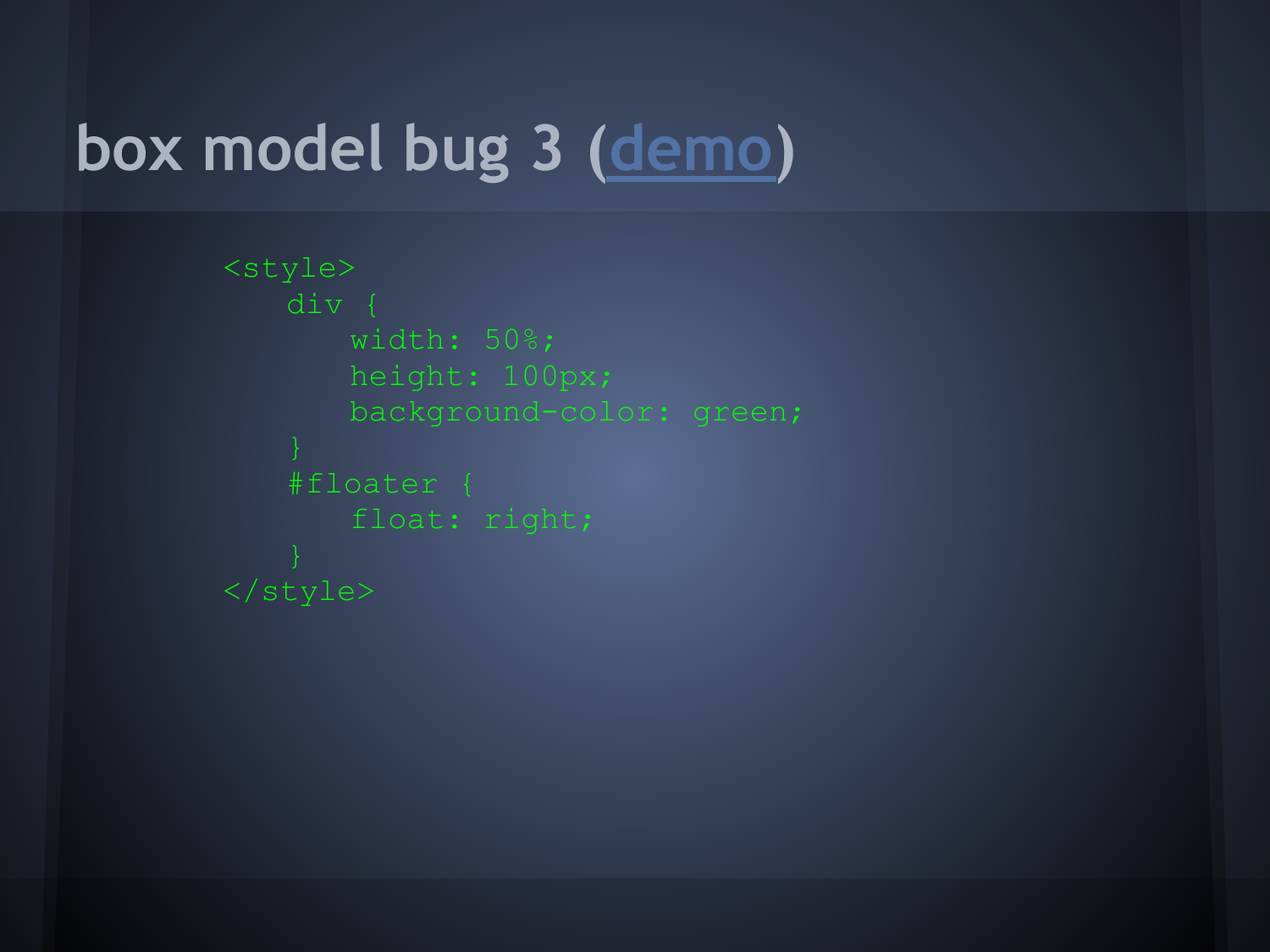# **WTF, come on IE!!! ([demo\)](http://cs.washington.edu/education/courses/190m/12sp/extra/iehacks/ie7derp9.html)**

```
<style>
      #container { width: 400px; }
     p { margin: 64px; }
     #container a {
</style>
<div id="container">
     <br> <math>p</math>\langle a \rangle href="#">A\langle a \rangle<a href="#">B</a>
           \langle a \rangle href="#">C\langle a \rangle\langle p \rangle\langle/div>
```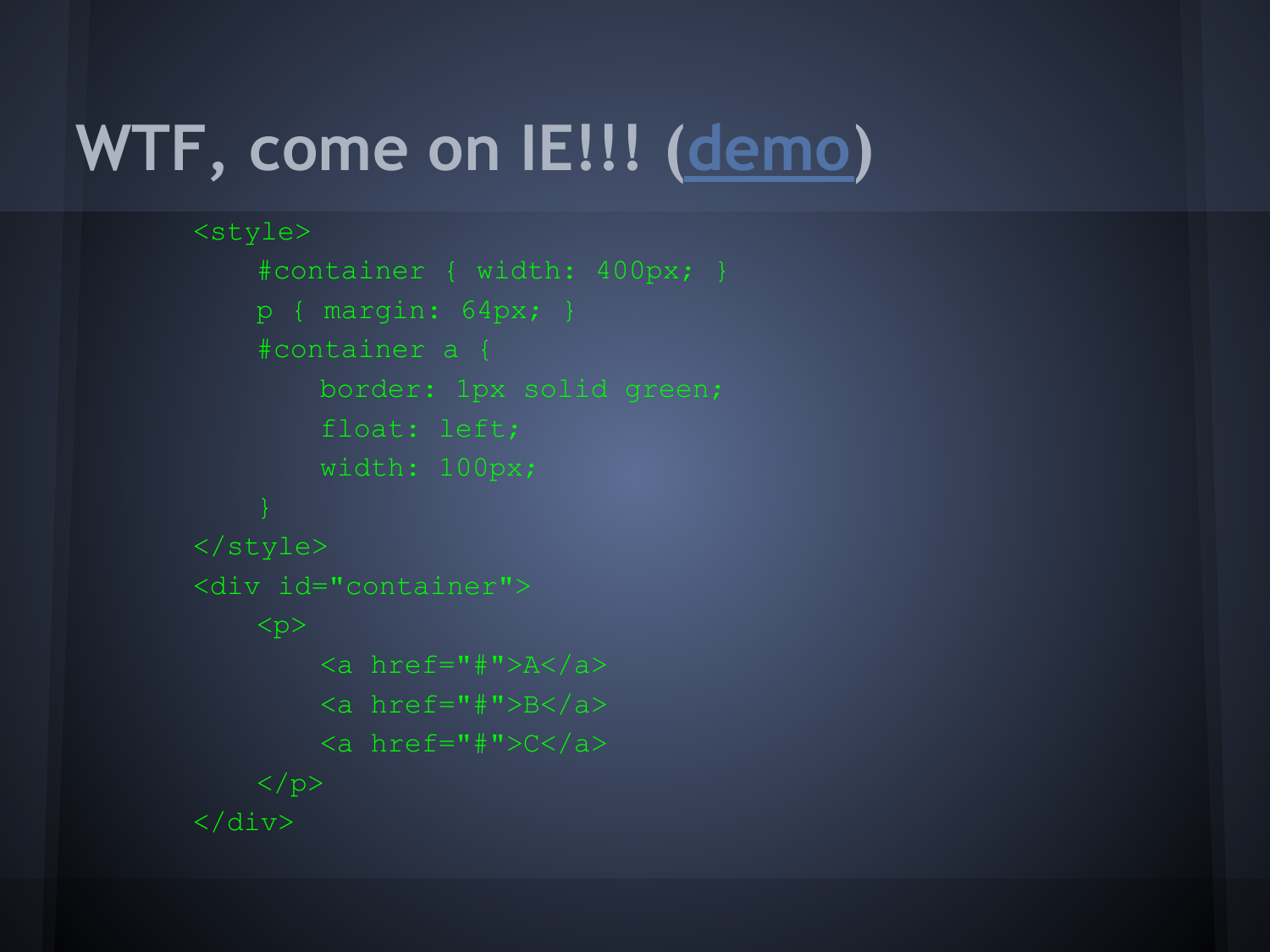#### Techniques for developing for IE





**Internet Explorer** 

Worthless, but good for the occasional bashing.

Opera



Some people really love it, everyone else just thinks it looks f\*cking stupid.

#### Chrome

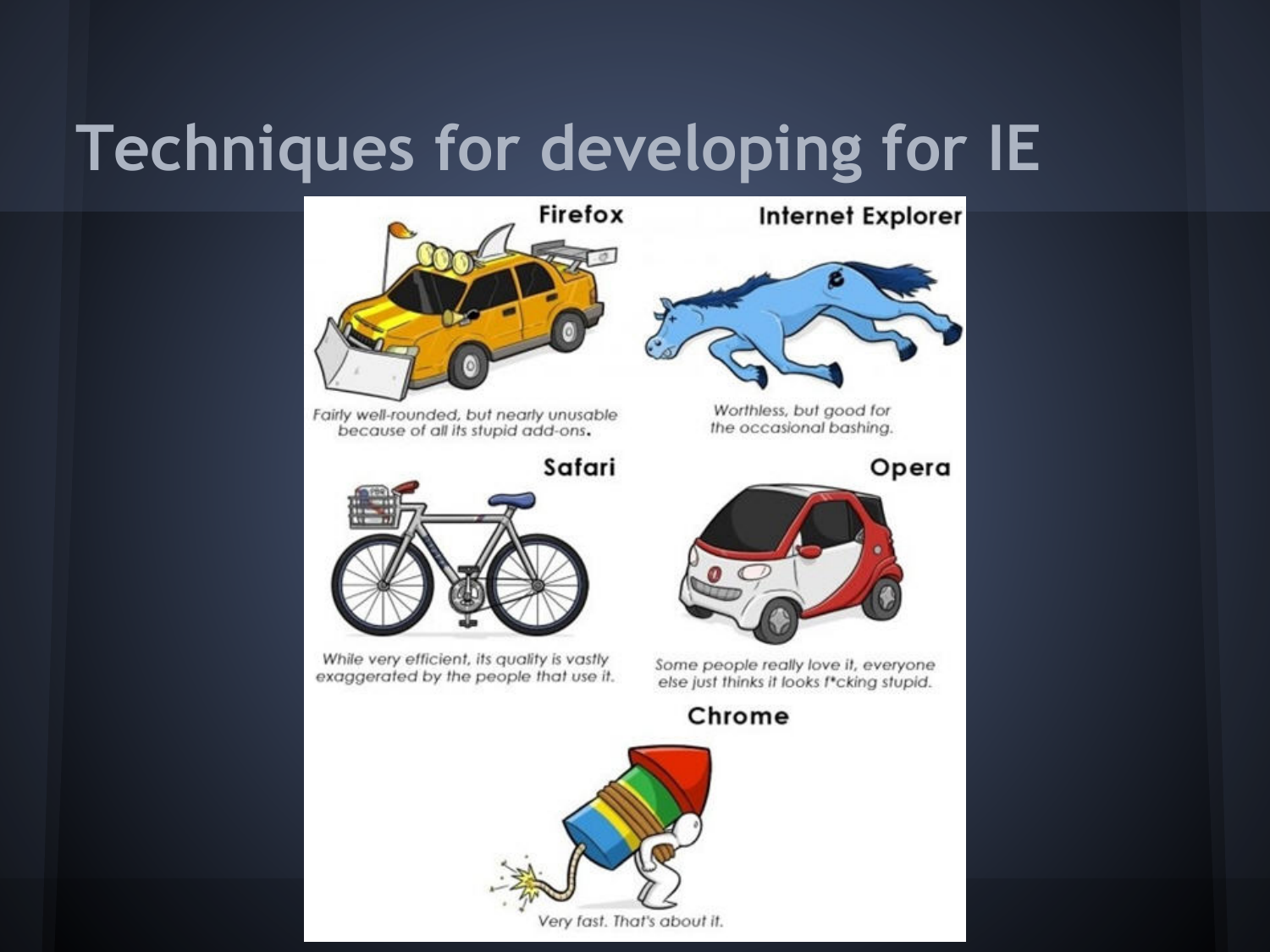#### **Use bugs to fix bugs ([demo\)](http://cs.washington.edu/education/courses/190m/12sp/extra/iehacks/iehacks.html)**

• Use CSS selectors that only IE will recognize

- $O$  **E6-:**  $*$  html {}
- IE7: \*:first-child+html {}
- IE7+: html>body {}
- $\circ$  More recent than IE7: html>/\*\*/body {}

• Use CSS styles that only IE7- will recognize

- $\circ$  \*height (in general \*style-name)
- o ! ie instead of ! important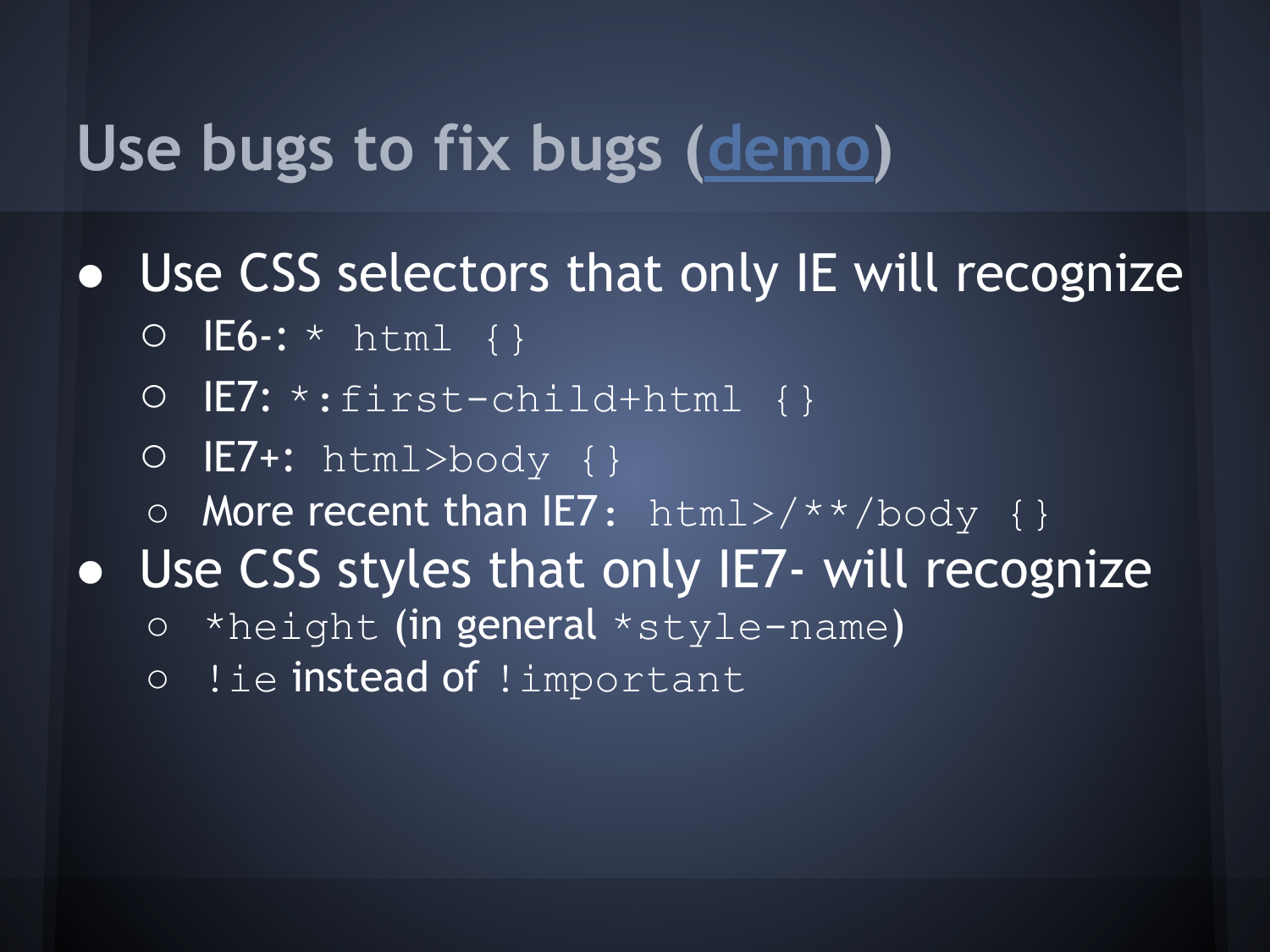# **CSS Conditional Comments ([demo\)](http://cs.washington.edu/education/courses/190m/12sp/extra/iehacks/ieconditional.html)**

This is the preferred way to develop for IE client-side since it maintains valid CSS and HTML. Only IE will interpret these comments.

<head> <link rel="stylesheet" type="text/css" href="styles.css" /> <link rel="stylesheet" type="text/css" href="ie7hacks.css" /> </head>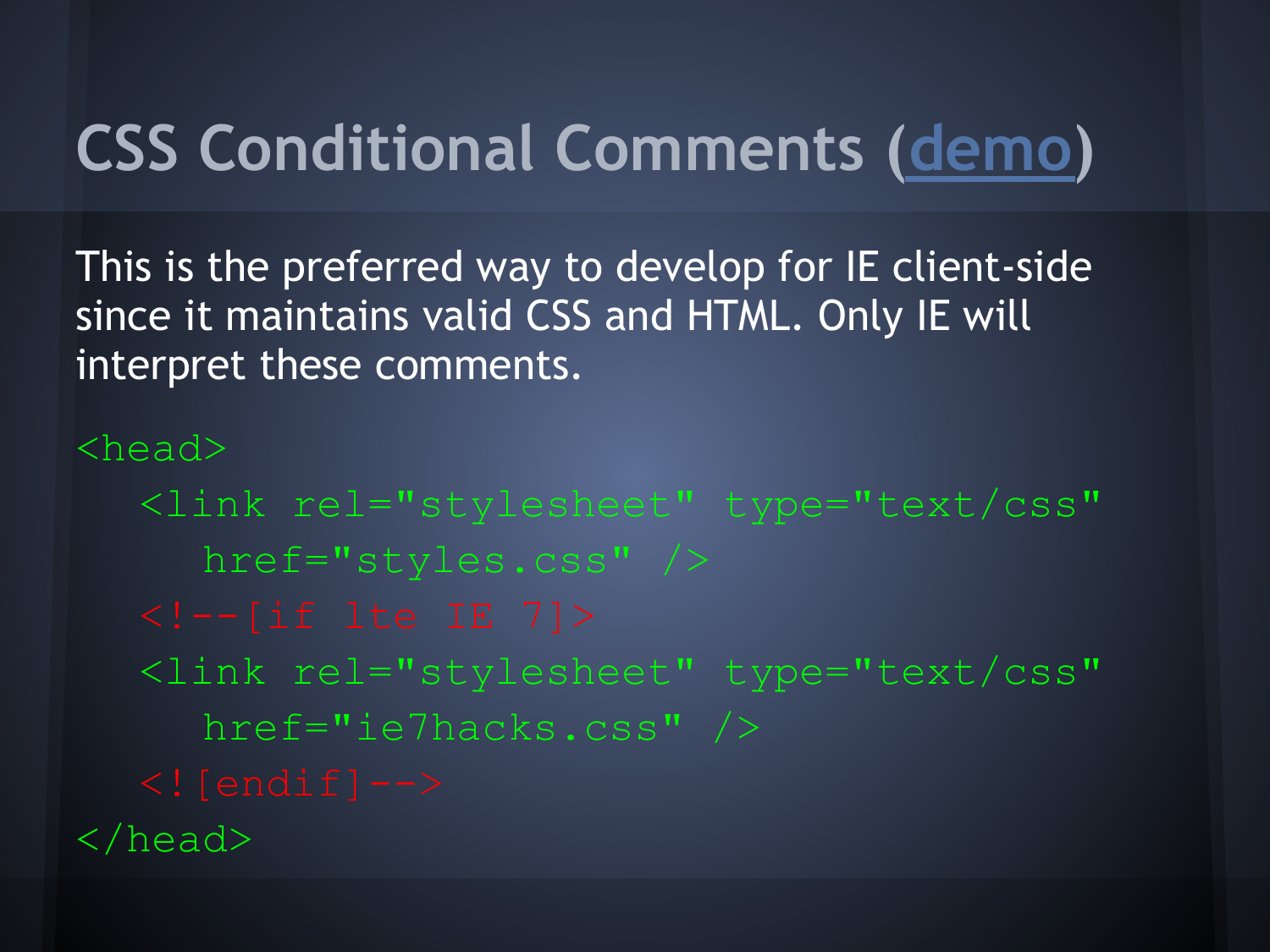#### **User-Agent Request Header**

Every web request (GET or POST) comes with many headers including User-Agent. The server can return different things based on the User-Agent header of the request.

#### User-Agent:

- Mozilla/5.0 (compatible; MSIE 9.0; Windows NT 6.1; Trident/5.0)
- Mozilla/5.0 (Windows NT 6.1) AppleWebKit/535.19 (KHTML, like Gecko) Chrome/18.0.1025.168 Safari/535.19
- Mozilla/5.0 (Windows NT 6.1; WOW64; rv:15.0) Gecko/20120427 Firefox/15.0a1